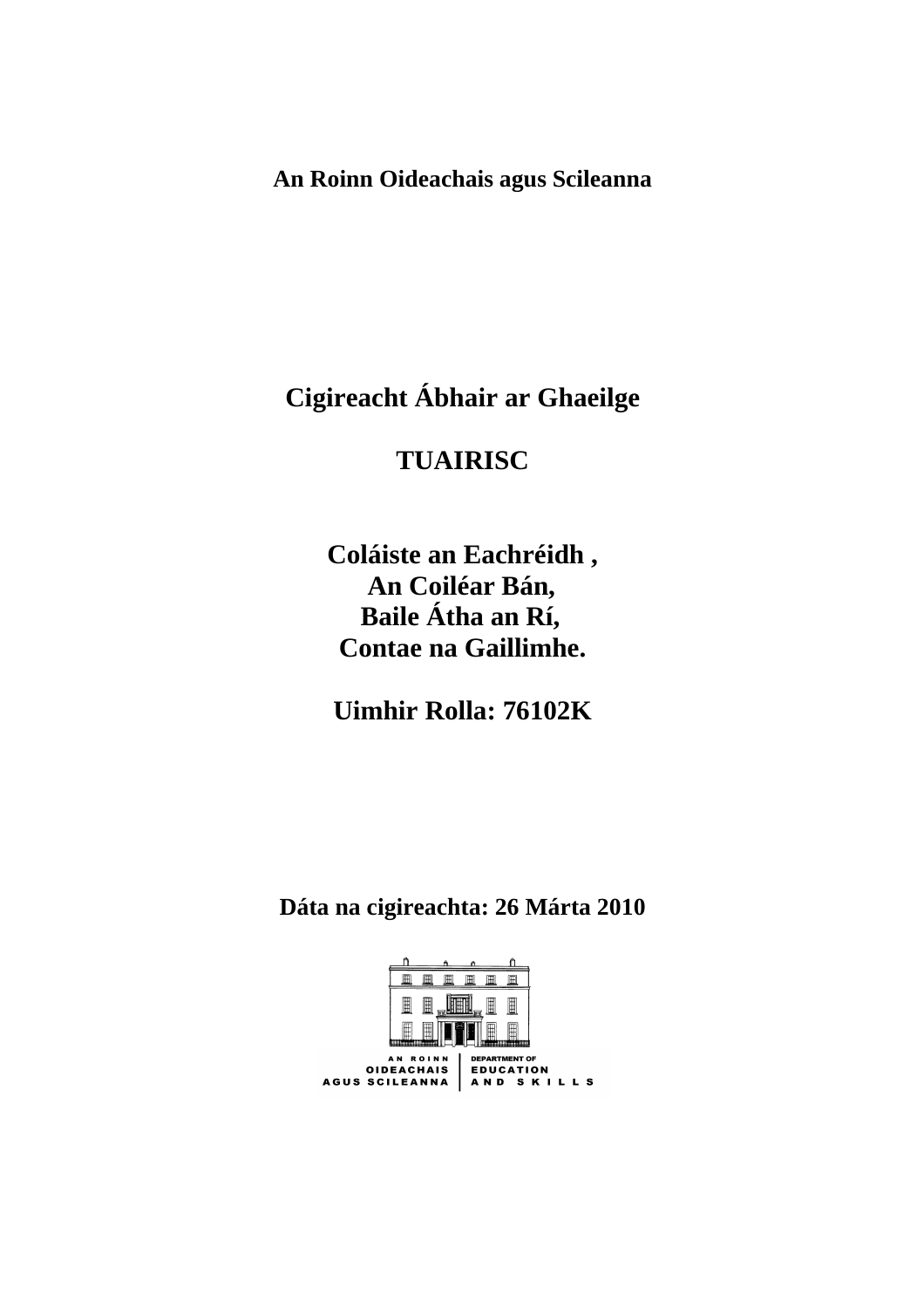## **TUAIRISC AR CHÁILÍOCHT NA FOGHLAMA AGUS AN TEAGAISC SA GHAEILGE**

**\_\_\_\_\_\_\_\_\_\_\_\_\_\_\_\_\_\_\_\_\_\_\_\_\_\_\_\_\_\_\_\_\_\_\_\_ \_\_\_\_\_\_\_\_\_\_\_\_\_\_\_\_\_\_\_\_\_** 

#### **TUAIRISC CHIGIREACHT ÁBHAIR**

Scríobhadh an tuairisc seo tar éis cigireacht ábhair i gColáiste an Eachréidh, Baile Átha an Rí, Contae na Gaillimhe. Leagann sé amach tátail na meastóireachta maidir le cáilíocht an teagaisc agus na foghlama sa Ghaeilge agus déanann moltaí d'fhorbairt theagasc an ábhair seo sa scoil. Rinneadh an mheastóireacht thar lá amháin inar thug an cigire cuairt ar sheomraí ranga agus inar breathnaíodh an teagasc agus an fhoghlaim. Bhí caidreamh ag an gcigire leis na scoláirí agus leis na múinteoirí, scrúdaíodh obair na scoláirí agus rinneadh plé leis na múinteoirí. D'athbhreithnigh an cigire doiciméid phleanála na scoile agus ullmhúchán scríofa na múinteoirí. Tar éis na cuairte meastóireachta, thug an cigire aiseolas ó bhéal ar thorthaí na meastóireachta don phríomhoide. Tugadh deis do bhord bainistíochta na scoile ar a thuairim a léiriú ar thorthaí agus ar mholtaí na tuairisce; ba rogha leis an mbord glacadh leis an tuairisc gan freagra a thabhairt.

#### **SOLÁTHAR AN ÁBHAIR AGUS TACAÍOCHT NA SCOILE UILE**

Bunaíodh Coláiste an Eachréidh faoi choimirce Coiste Ghairmoideachais Chontae na Gaillimhe sa bhliain 2006. Is é seo an chéad iar-bhunscoil lán Ghaeilge a bunaíodh i gcontae na Gaillimhe chun freastal a dhéanamh ar scoláirí i mbunscoileanna lán Ghaeilge in abhantrach Bhaile Átha Rí. Tá rang ghrúpa amháin i ngach bliain ghrúpa sa timthriall sóisearach agus i mbliana tá an chéad ghrúpa ag tosú ar chlár na hArdteistiméireachta. Tá pleananna déanta an Idirbhliain a thabhairt isteach i gceann dhá bhliain agus cuireadh na tuismitheoirí nó caomhnóirí ar an eolas faoi seo dhá bhliain ó shin, mar is cuí.

Is de réir cumais mheasctha a eagraítear na rang ghrúpaí go léir agus tá ionchur laethúil ann don Ghaeilge ag formhór mór na mbliainghrúpaí. Cuirtear ranganna breise ar fáil do scoláirí atá ar bheagán Gaeilge agus do scoláirí atá fadhbanna foghlama aitheanta acu ag teacht le polasaí Gaeilge na scoile. Is céimí le Gaeilge an múinteoir atá ag múineadh sna ranganna príomh shruthaithe. Tugann an bhainistíocht gach spreagadh agus taca don roinn freastal ar oiliúint ghairmiúil leanúnach, cheardlanna inghairme de chuid na Seirbhíse Tacaíochta Dara Leibhéil (STDL) don Ghaeilge ina measc. Eagraíodh lá inseirbhíse iomláin scoile faoi mhúineadh na Gaeilge i gcomhthéacs an tumoideachais. Tréaslaítear leis an scoil a chuireann tábhacht oiliúint ghairmiúil leanúnach chun cinn sa scoil. Is inmholta leis an comhoibriú idir Coláiste an Eachréidh agus scoileanna eile sa scéim ghairmoideachais seo ó thaobh áiseanna agus acmhainní daonna a roinnt ar mhaithe leis an soláthar is fearr a chur ar fáil do na scoláirí.

Tá áiseanna an-maith sa scoil a thugann tacaíocht do mhúineadh agus d'fhoghlaim na Gaeilge. Tá ríomhaire le ceangal bhanda leathan ar fáil i ngach seomra maraon le clár idirghníomhach i roinnt seomraí. Tá fáil saoráideach ag na múinteoirí ar theilifíseáin, dhlúth dhioscaí, ar dhioscaí digiteacha ilúsáide (DDI) ar osteilgeoirí agus ar shonratheilgeoirí. Tá seomra ríomhaire chomh maith ach é a chur in áirithe. Tá roinnt mhaith acmhainní bailithe ag an roinn agus déantar mar mholadh cur leis an mbailiúchán seo go leanúnach. Bheadh na liostaí acmhainní atá ar fáil do scoláirí iar-bhunscoile ar shuíomh na STDL agus suíomh www.cogg.ie luachmhar mar phointí tagartha is forbairt á dhéanamh ar na hacmhainní teagaisc agus foghlama sa todhchaí.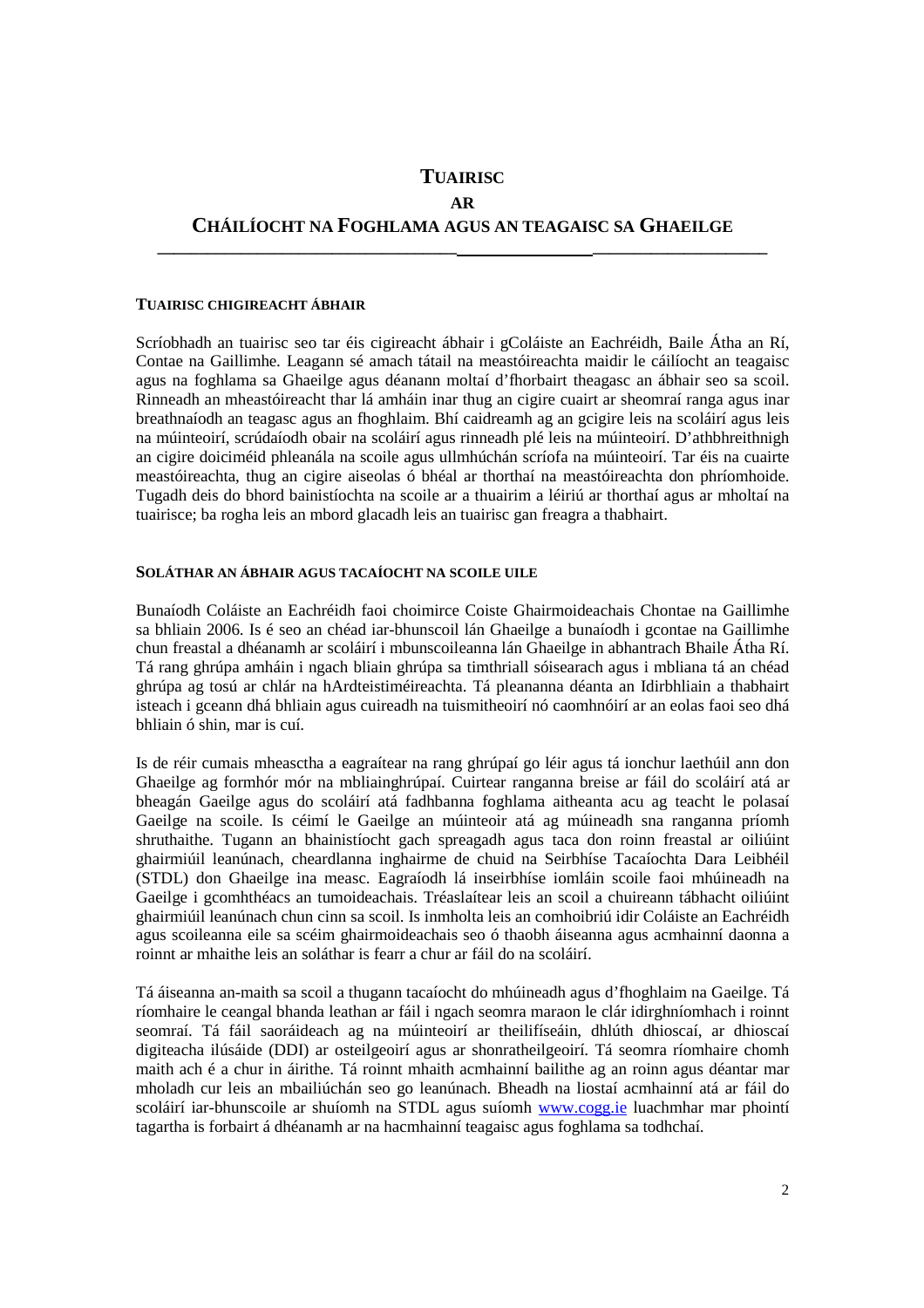Cuirtear deis ar fáil do na scoláirí páirt a ghlacadh i réimse leathan imeachtaí comh agus seacchuraclaim a bhíonn á reáchtáil ag an scoil, ag an gcoiste gairmoideachais nó ag eagraíochtaí ar nós Conradh na Gaeilge agus Gael Linn. Tá ard mholadh ag dul don scoil as na scoláirí a spreagadh páirt a ghlacadh sna himeachtaí seo a shaibhríonn go mór le heispéireas na bhfoghlaimeoirí ar an nGaeilge agus ar an gcultúr Gaelach ag teacht le ráiteas misean na scoile agus leis an bpolasaí Gaeilge.

#### **PLEANÁIL AGUS ULLMHÚCHÁN**

Tá sé le moladh go bhfuil na haidhmeanna agus na cuspóirí atá leagtha amach do theagasc agus d'fhoghlaim na teanga forbartha laistigh de chreatlach an pholasaí iomláin scoile don teanga. Tréaslaítear leis an roinn an bhéim ar leith atá curtha ar inniúlacht na scoláirí a thabhairt chun barr feabhais thar na ceithre mhór scil teanga ag teacht le mór phrionsabail na siollabas. Moltar plean gnímh a dhearadh chun an teanga a chur chun cinn sa scoil ar mhaithe leis na haidhmeanna agus na cuspóirí atá sa pholasaí iomláin scoile maraon leis na cinn atá sa phlean Gaeilge a chur i gcrích. Bheadh sé tairbheach leis achar ama a chinntiú don phlean, chomh maith le baill na foirne a ainmniú chun na spriocanna a chur i gcrích. B'fhiú go mór don scoil comhcheangail daingeana a fhorbairt le gluaiseacht na gaelscolaíochta agus go snaidhmfí naisc bhreise le gaelcholáistí eile a fheidhmíonn i dtimpeallacht Bhéarla.

Is liosta topaicí leagtha amach de réir míosa atá sna pleananna curaclaim do mhúineadh agus d'fhoghlaim na Gaeilge. Cé go bhfuil cur síos maith ar cur chuigí agus cleachtais na roinne sa phlean chomh maith le béim ar an ngramadach a shintéis isteach leis na topaicí, rólghlacadh agus cluichí teanga a bheith mar eispéireas foghlama na scoláirí, moltar tuilleadh forbairt a dhéanamh ar na pleananna do na bliainghrúpaí éagsúla. I gcas na dtopaicí (1-14) atá leagtha amach mar churaclaim don timthriall sóisearach, luaitear mar mholadh an t-ábhar a bheith in oiriúint do chomhthéacs na scoile agus a bheith cothrom le dáta agus taithí saoil na bhfoghlaimeoirí. Tagann scoláirí chun na scoile seo ó chúlraí teanga eagsúla agus le leibhéil inniúlachta difriúla sa Ghaeilge acu dá réir. Ar mhaithe le freastal a dhéanamh ar na riachtanais eisréimneacha teanga seo agus ag teacht le moltaí i lítríocht an tumoideachais, moltar clár dhroicead teanga a dhearadh chun inniúlacht agus féin-mhúinín sa teanga a thabhairt do na scoláirí do chomhthéacs an tumoideachais roimh dheireadh an chéad téarma den chéad bhliain. Moltar mar threoir is na pleananna curaclaim seo á bhforbairt na topaicí teagaisc agus na haidhmeanna foghlama, na modheolaíochtaí, na hacmhainní, na tréimhsí ama, agus na modhanna measúnaithe a bheith sonraithe iontu. Ar an gcaoi seo, beidh an phleanáil déanta chun an teanga a mhúineadh go téamach agus i mbealach comhtháite thar na gnéithe éagsúla do na siollabais ag teacht leis an gcur chuige atá molta sna siollabais Ghaeilge. Tá samplaí don phleanáil chomhtháite seo sna *Treoirlínte mar thaca le Múineadh an Chúrsa Leasaithe Litríochta* le Comhairle Náisiúnta Curaclaim agus Measúnachta (CNCM, 2004).

#### **TEAGASC AGUS FOGHLAIM**

Bhain ard chaighdeán leis an bpleanáil ghearrthéarmach agus leis an ullmhúchán a bhí déanta do na ceachtanna go léir a breathnaíodh orthu i gcaitheamh na cigireachta. Bhí struchtúr maith mar shaintréith na gceachtanna ag teacht leis na spriocanna foghlama agus ar an iomlán d'fhorbraigh na ceachtanna i mbealach forásach. Tá sé le moladh gur roinneadh na cuspóirí foghlama leis na scoláirí ag tús na ranganna agus arís de réir mar a d'athraigh an mhír fhoghlama. Déantar mar mholadh seisiún faisnéisithe a dhéanamh leis na scoláirí ag pointí cuí le linn na gceachtanna chun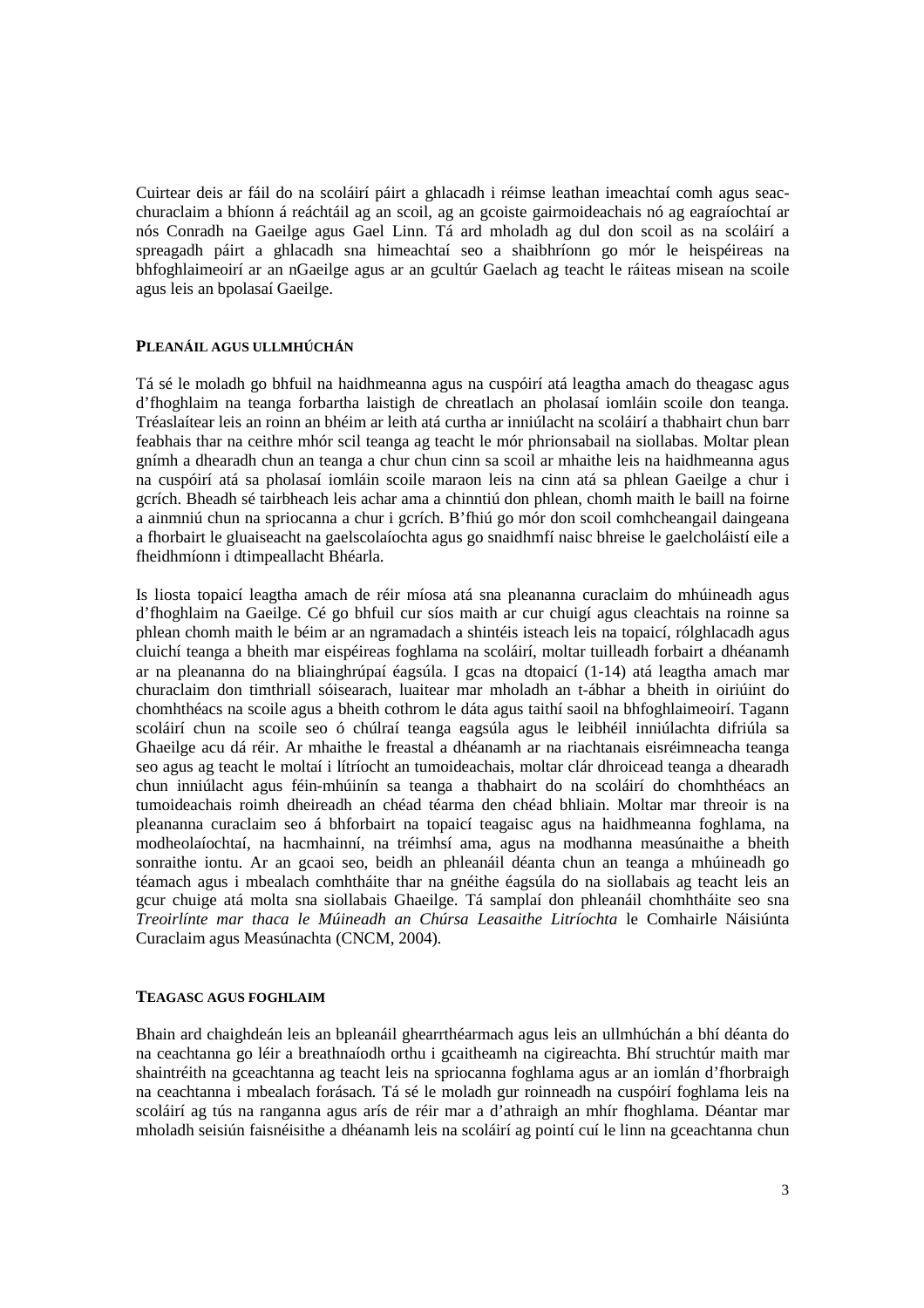deis a chur ar fáil do na foghlaimeoirí an méid a bhí foghlamtha acu a léiriú nó a shoiléiriú. Is maith mar a éiríonn leis an gcleachtas seo mar cothaíonn sé neamhspleáchas sna foghlaimeoirí nuair a bhíonn orthu a dtorthaí foghlama féin a aithint. Bhí na fearais fhoghlama a bhí réitithe roimh ré an-mhaith agus chuir na sleamháin PowerPoint agus na bileoga oibre le rannpháirtíocht na scoláirí sna gníomhaíochtaí foghlama. I gcás rang amháin bhí bileog oibre idirdhealaithe in úsáid le tasc lárnach do na scoláirí go léir chomh maith le tasc sínithe dóibh siúd a chuir an croí thasc i gcrích roimh an am a bheith istigh. Tréaslaítear go láidir leis an gcur chuige difreáilte do chomhthéasc cumais mheasctha ach go háirithe.

Baineadh úsáid as réimse modheolaíochtaí maithe teagaisc agus foghlama sna ceachtanna go léir a breathnaíodh orthu i gcaitheamh na cigireachta. I rang amháin bhí cothromaíocht mhaith idir ionchur an mhúinteora agus gníomhaíochtaí na scoláirí chomh maith le héagsúlacht i méid na sprioc scileanna teanga a bhí comhtháite go téamach laistigh d'achar an cheachta. Rinneadh athdhaingniú ar obair aonair le tasc beirte inar cruthaíodh deiseanna fiúntacha cumarsáideacha do na scoláirí a gcuid scileanna ginchumais agus gabhchumais a chleachtadh chomh maith le foghlaim phiaraí a éascú. Tréaslaítear leis na teicnící teagaisc agus foghlama seo agus moltar úsáid níos forleithne a bhaint astu i ranganna eile. Bhí an amhránaíocht in úsáid mar straitéis chun foclóir na scoláirí a shaibhriú agus ba léir a éifeachtaí is a bhí an modh seo ón tuiscint soiléir a bhí ag na foghlaimeoirí ar bhrí na n-amhrán. Is inmholta an dea-chleachtas seo.

Bhí rang athdhéanamh bunaithe ar an ngramadach mar ábhar ceachta le rang ghrúpa eile. Bhain caighdeán maith leis an láithriú uile ranga maraon leis an gclárú soiléir a rinneadh mar thaca leis. Thóg an mion chur síos a tugadh ar an bpointe gramadaí cuid mhaith ama ar an múinteoir na sonraithe a chlárú agus ar na scoláirí a bhreacadh síos ina gcóipleabhair. Moltar mar chur chuige comhroghnach ar seo bileog athdhéanamh a ullmhú ar an sprioc ghramadach. Ar an gcaoi seo beidh níos mó ama ag na scoláirí an pointe a chleachtadh agus níos mó seansanna ag an múinteoir scafall a chuir ar fáil do scoláirí a fhaigheann a leithéid do thasc dúshlánach.

Cuireadh ceisteanna maithe dírithe ar scoláirí ar leith le rannpháirtíocht na scoláirí i bhformhór mór na ceachtanna. Moltar úsáid níos forleithne a bhaint as an modh ceistiúchán seo i gcaitheamh gach rang sa chaoi is nach mbeadh na foghlaimeoirí láidre ag freagairt tromlach na gceisteanna.

Bhí cumas riar ranga eiseamláireach in úsáid sna ranganna go léir le linn na cigireachta. Tugadh dearbhú spreagúil i gcónaí do cháilíocht na n-iarrachtaí is na dtuairimí a thug na scoláirí. Ghlac na scoláirí páirt go toilteanach sna gníomhaíochtaí ranga. Bhí ionchais arda foghlama agus iompraíochta mar shaintréith gach rang.

Tá sé inmholta go raibh Gaeilge labhartha agus scríofa d'ard chaighdeán in úsáid sna ceachtanna go léir. Díríodh aird na scoláirí ar phointí foghraíochta agus canúna i rith na ranganna. Moltar an cur chuige seo a úsáid le haghaidh múineadh na gramadaí freisin. Is féidir sprioc phointe a roghnú ar feadh ceacht nó sraith de cheachtanna agus filleadh arís agus arís eile ar an bpointe gramadaí céanna i gcomhthéacs cumarsáideach an phíosa ina thagann an sprioc phointe aníos. Tiocfaidh laghdú ar an leadrán a bhaineann le ceacht dírithe go príomha ar an ngramadach agus déanfaidh na scoláirí sealbhú ar rialacha na gramadaí i mbealach céimiúil.

Bhí timpeallacht fhoghlama maith sa seomra ranga ina múintear formhór mór na ranganna Gaeilge. Bhí ábhar a bhaineann leis an nGaeilge agus le teagasc agus foghlaim na Gaeilge ar taispeáint ar bhallaí an tseomra. Bhí roinnt fógraí le feiceáil timpeall na scoile freisin. Déantar mar mholadh forbairt a dhéanamh ar mhéid na bhfógraí agus ar mhéid na bhfógraí buana atá tríd an scoil ina hiomláine.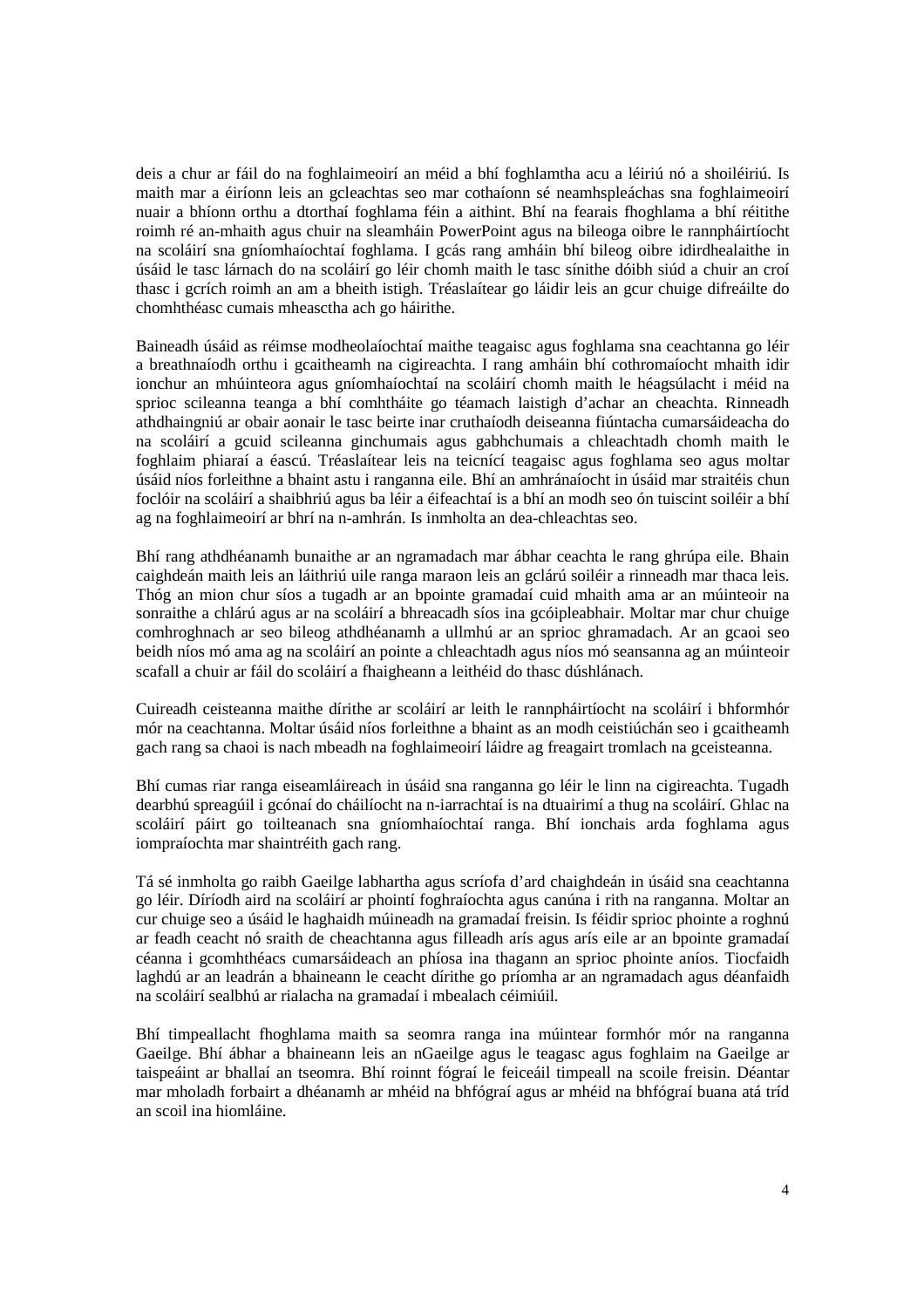#### **MEASÚNÚ**

Bíonn scrúduithe coimreacha ag scoláirí iomláin na scoile faoi dhó i gcaitheamh na scoilbhliana. Cuirtear tuairisc chuig an mbaile bunaithe ar na scrúduithe coimreacha seo. Tugadh le fios i ndoiciméid a chur an scoil ar fáil go n-áirítear na ceithre mhór scil teanga sa mheastóireacht choimreach a chuirtear ar scoláirí. Tá an cleachtas seo le moladh agus moltar na tuismitheoirí nó caomhnóirí a chur ar an eolas maidir le gnóthachtáil na scoláirí thar na scileanna teanga go léir.

Tá polasaí cuimsitheach obair bhaile agus dialann scoile forbartha ag an scoil. Déanann an múinteoir ranga bainistíocht ar na dialanna obair bhaile agus síníonn tuismitheoir an dialann go seachtainiúil. Baineann idir thuismitheoirí agus mhúinteoirí úsáid as na dialanna mar mhodh cumarsáide leis. Tá na cur chuigí seo le moladh. Léirigh an sampla randamach de na dialanna a breathnaíodh orthu go raibh an obair bhaile á dtabhairt go rialta ach go raibh go leor béime ar an scríobh, ar an bhfoghlaim de ghlan mheabhair agus ar an athdhéanamh sa tasc a bhí tugtha. Cé go bhfuil sé seo ag teacht leis na treoracha atá sa pholasaí iomláin scoile don obair bhaile, luaitear mar mholadh athbhreithniú a dhéanamh ar seo le haghaidh múineadh teangacha agus éagsúlacht thar na scileanna teanga go léir a bheith sna tascanna obair bhaile. Dhéanfadh an cur chuige seo athdhaingniú ar inniúlacht an scoláire sna scileana go léir in áit tús áite a thabhairt do cheann amháin. Tá sé inmholta gur léirigh an sampla randamach de na dialanna a breathnaíodh orthu go raibh taifead á dhéanamh ar an obair bhaile i nGaeilge i mbeagnach gach ábhar, mar is cuí.

Bhí sé le feiceáil sna cóipleabhair a breathnaíodh orthu go randamach go raibh réimse maith oibre déanta a bhí ag gabháil le riachtanais na siollabas agus go raibh cleachtais mhaithe maidir le ceartúcháin le feiceáil iontu. Bhí ceartúcháin dírithe ar dhearmaid ghramadaí nó litrithe le feiceáil in obair na scoláirí. Thug formhór mór na gceartúchán treoir shoiléir ar an bhfoirm cheart den fhocal nó bhí an litriú ceart tugtha. Bhí ceartúcháin fhórasacha in úsáid freisin a thug treoracha soiléire chun foghlama do na scoláirí. Tá na cleachtais cheartúcháin seo le moladh mar ba léir go dtuigtear luach foghlama do na scoláirí ó phróiseas na gceartúchán. Déantar moladh amháin maidir le ceartúcháin: a bheith airdeallach faoi mhéid na pinn deirge a bhí le feiceáil i roinnt cóipleabhar i gcomhthéacs an tionchair dhiúltaigh a bhíonn ag a macasamhail ar inspreagadh intreach an fhoghlaimeora.

### **ACHOIMRE AR NA PRÍOMHCHINNTÍ AGUS MOLTAÍ**

Is iad seo a leanas na príomhbhuanna a aithníodh sa mheastóireacht:

- Tá soláthar an-fhabhrach agus tacaíocht mhaith tugtha do mhúineadh agus d'fhoghlaim na teanga sa scoil.
- Bhain ard chaighdeán leis an bpleanáil ghearrthéarmach agus leis an ullmhúchán a bhí déanta do na ceachtanna go léir a breathnaíodh orthu i gcaitheamh na cigireachta.
- Bhí réimse modheolaíochtaí maithe teagaisc agus foghlama in úsáid sna ceachtanna go léir agus bhí cumas riar ranga eiseamláireach mar shaintréith gach ceacht.
- Tá polasaí cuimsitheach obair bhaile agus dialann scoile forbartha ag an scoil maraon le córais mhaithe le haghaidh an mheasúnaithe, idir choimreach agus mhúnlaitheach. Bhí na cleachtais a bhí in úsáid i leith ceartúcháin le moladh freisin.

 Déantar na mórmholtaí seo a leanas ar mhaithe le cur leis na buanna seo agus le réimsí forbartha a aithint: